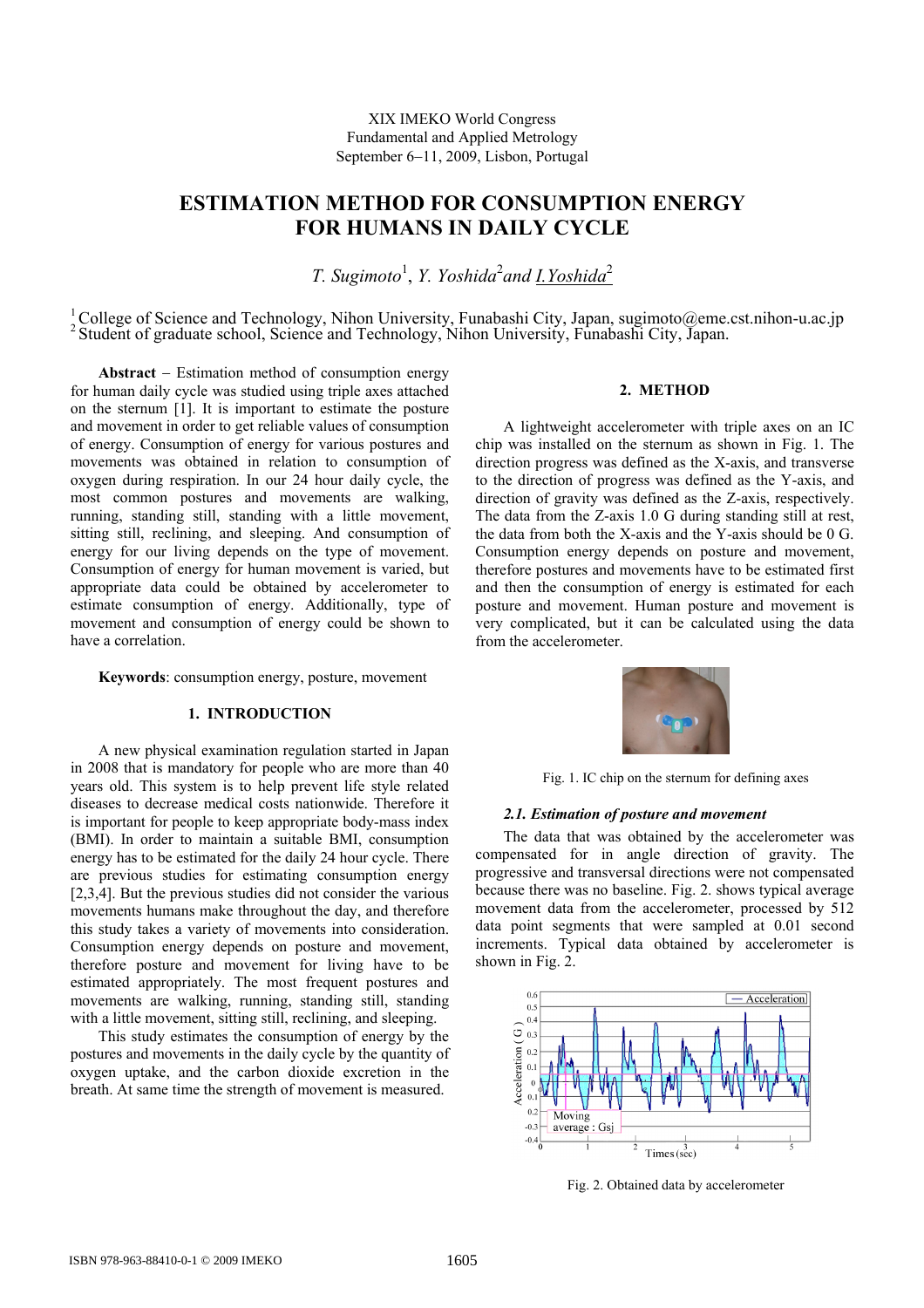The moving average, or  $G_{sj}$ , shows the data sampled at 0.01 seconds and processed by average movement. The values show the angle of inclination of the body. The data that were obtained from the accelerometer were also processed by FFT in order to get the peak values for the specific frequency for each movement of the body. Typical data processed by FFT is shown in Fig. 3.



Fig. 3. FFT processed results of the obtained data

The walking cadence is 2 steps per second. The peak values processed by FFT are Sz for the direction of gravity, Sx for the progressive direction, and Sy for the transversal direction, respectively. The frequency of Sy was decided at 1/2 of Sz and Sx, because the frequency of Sy and Sz accorded with the steps, but Sy accorded with twist frequency. Also the movement data from the accelerometer was sampled at 0.01 second increments as moving average. Values for body angle were estimated for standing and reclining positions. The values were estimated as shown in Equation (1).

$$
G_{sj} = \left(\sum_{i=1}^{512} (G_{sj}(i))\right) / 512 \tag{1}
$$

where  $G_{si}$  is the moving average for each axis.

The procedure for estimating posture and movement were as follows:

(1) Discrimination of dynamic and static states.

Dynamic and static states were discriminated by using values of Sz. Values lager than the threshold value were determined as dynamic, values below the threshold were determined as static.

(a) If the values were determined dynamic, that movement was walking or running.

Fig. 4. shows the threshold of dynamic and static states. There were plenty of values for dynamic and static measurements for Sz, as shown in Fig. 4.



(b) Values larger than the threshold level are determined as walking, below the threshold is determined as running, as shown in Fig. 5. Sz was larger for running than for walking.



Fig. 5. Discrimination for walking and running movement

(2) Discrimination of standing still, sitting still, and reclining

 For static state estimations, there were two positions, standing and reclining, as shown Fig. 6. Standing and reclining were discriminated by using values of the inclination angle. Measurements included standing with a little movement, standing still and sitting still. In the next step, the values of Sz were compared to the threshold level. If the value was lager than the threshold level, it was determined to be standing still or with a little movement, other cases were considered to be sitting still. (a) Estimation for upright or reclining

Static estimations were for upright or reclining positions. If the inclination angle was larger than 50 degrees from the vertical position was defined as reclining.



Fig. 6. Definition of the inclination angle of sitting still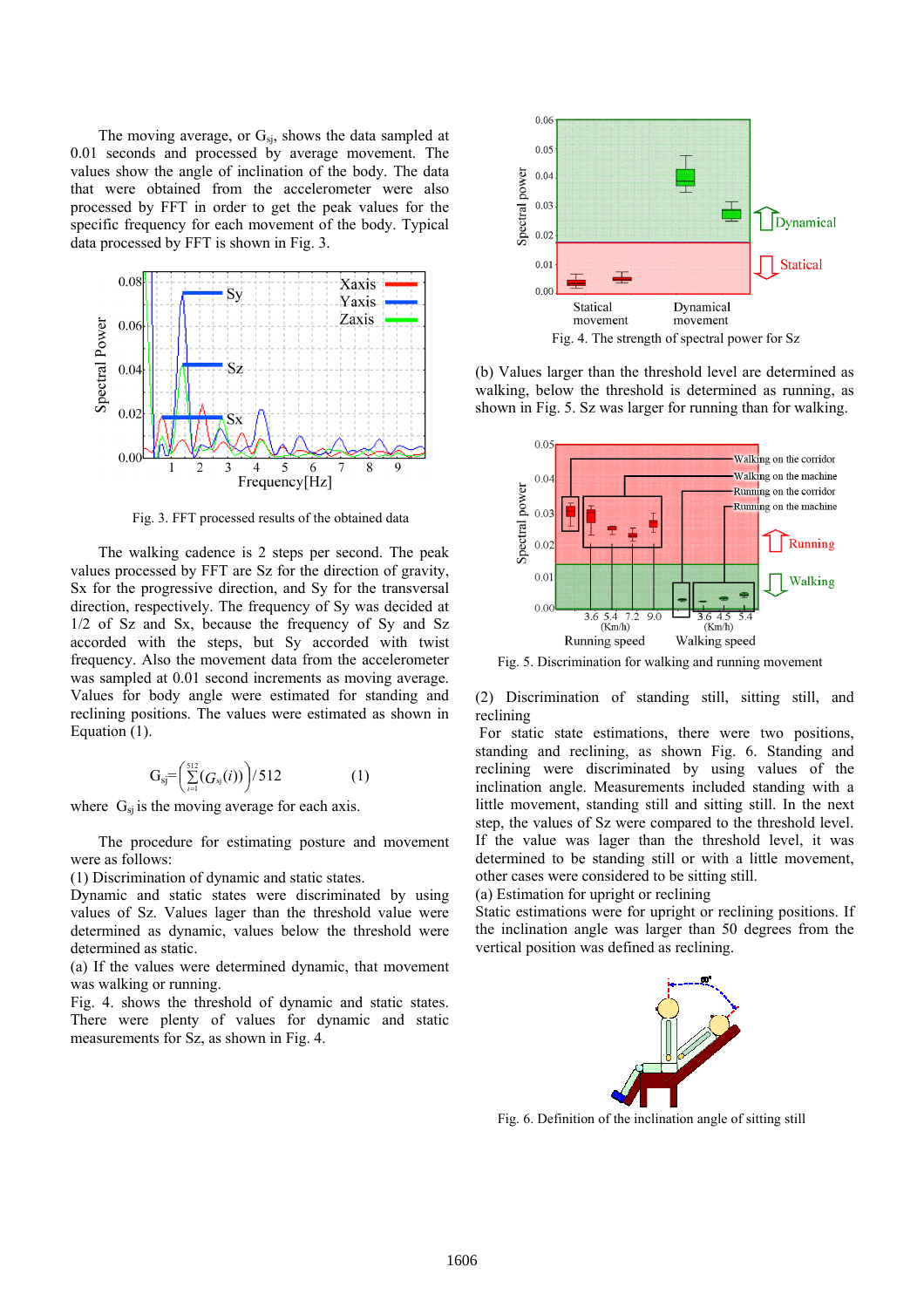#### (b) Estimation of sitting still and standing still

Although it was hard to estimate values between sitting still and standing still because the measurements were at the sternum, basal energy expenditure could be roughly estimated as the same range, as shown later. However, for standing with a little movement, the consumption of energy had larger values. There were many kinds of standing positions. There were some when the walker is trying to reach a place, but there were other times when the walker was only wandering, This occurs in the human daily cycle, such as walking in the office without a place at which to arrive, or a shopper who is looking for something but does not know where it is. Fig. 7. shows differences between standing still and standing with a little movement, when the Sz becomes larger than sitting still.



Fig. 7. Discrimination of standing with a little movement and sitting still

To conclude, the procedure for the estimation of postures and movements is shown as a flow chart in Fig. 8, where Sz was the first peak frequency for Z axes processed by FFT, Gsz was the moving average for Z axes, Th1 was the threshold for dynamic or static postures, Th2 was the threshold to discriminate for reclining, and Th3 was the threshold to discriminate for sitting still.



Fig. 8. Flow chart of procedure for discriminating postures and movements

# **3. RESULT**

#### *3.1 Estimation of posture and movement*

Fig. 8 shows the results of the estimation for actual posture and movement for horizontal and vertical axes in relation to time, as mentioned above. The participants went through sequences of sitting still in a chair, standing still without moving, walking, standing with a little movement, and after that, walking again. The results show that standing and sitting still could not be discriminated because they were the same values of Gsz. The estimation could be determined, but from time to time it was indeterminable. For example, the participant in Fig. 9 walked between 0.5 minutes and 2 minutes illustrated in pink colored, but around 0.7 minutes he was moving only a little. There were a lot of other reasons, such as walking up stairs, walking down stairs, and so on.



Fig. 9. The result of estimation for posture and movement

#### *3.2 Estimation of consumption energy for daily cycle*

There were many kinds of postures in our daily cycle, but mostly they were movements that belong to sleeping, reclining, sitting still, standing still, standing with a little movement, walking, and running. We may have other postures and movements, but they last a short time in the daily cycle. Just to live, our bodies consume energy through basal energy expenditure (BEE). The consumption energy during the daily cycle was estimated through incremental quantities of BEE. Consumption energy was measured by the quantity of oxygen intake and carbon dioxide exhaust. These gases were sampled by a 250 litres accumulation bag. The samples were taken after 4 minutes of warming-up, for 5 to 7 minutes, at the same time of the sampling of the accelerometer data for posture and movement. (1) Consumption energy during sleeping

Consumption energy BEE is defined by basal energy expenditure during sleeping by the well-known Harris Benedict equation as shown in Equation 2, where BW is bodyweight, Ht is body height and Yr is age, respectively.

For males:  $BEE = 66 + (BW \times 13.7) + (Ht \times 5.0) - (Yr \times 6.8)$ For females:  $BEE = 665 + (BW \times 9.6) + (Ht \times 1.7) - (Yr \times 7.0)$ 

#### (2) Consumption energy for walking and running

Fig. 10. shows consumption energy for walking. The participants were aged 22 to 26 years old and male. The values were shown without BEE. This shows that consumption energy depends on body weight, the heavier the body, the higher the energy consumed during walking. And Fig.11. shows consumption energy for running without BEE. In this action, the heavier body weight also consumed